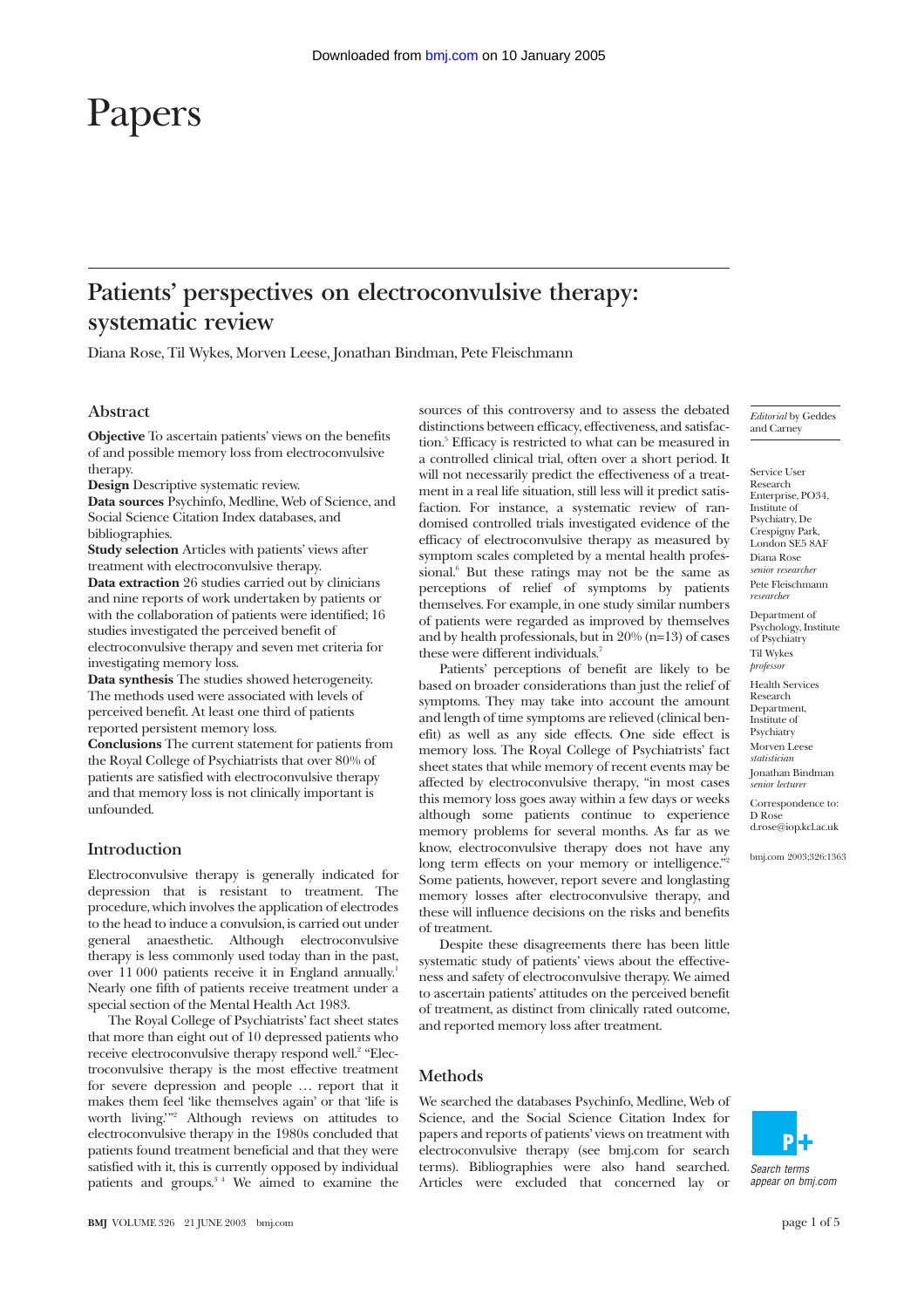professional opinion, children or adolescents, or where not all the patients had received treatment.

Of the 27 papers identified, 26 were authored by academics or researchers and conducted in psychiatric facilities. A reference group enabled us to identify nine reports written either by patients or in collaboration with them. The work of Communicate, the user group at the Maudsley hospital, is awaiting publication, but we had access to its raw data. Although our searches included global sources, articles written by patients were confined to the United Kingdom in all but one case.

## **Analysis**

We calculated the proportion of patients with positive responses to questions on effectiveness of treatment and the 95% confidence intervals. Positive responses were defined as an affirmative response to the statements "electroconvulsive therapy is helpful" or "I would have electroconvulsive therapy again." A Forrest plot was produced on the raw (proportion) scale as to whether electroconvulsive therapy was considered helpful, with normal approximation standard errors.

The research studies were rated on four methodological variables. These were selected from either previous research (setting and interviewer), preliminary analysis of the data (interval between treatment and interview), or the social science literature.<sup>8</sup>

#### *Interval between treatment and interview*

We considered the interval between treatment and interview because the benefits of treatment may be short lived and side effects only apparent later. The scores were: 0 for during course of treatment or maintenance treatment; 1 for within four weeks or predischarge; 2 for 1-6 months; and 3 for more than six months.

#### *Number of questions*

As a few brief questions are likely to produce less engagement than a more exploratory list of questions, we scored: 1 for five or less questions; 2 for 6-14 questions; and 3 for 15 or more questions.

#### *Complexity of interview*

With simple response options there was less scope for patients to express their opinions whereas multiple choice questions or semistructured interviews allowed more complex opinions to be recorded. The scoring system was: 1 for dichotomous responses; 2 for simple Likert scales; 3 for complex Likert scales or multiple choice; and 4 for a semistructured interview.

#### *Setting of interview and status of interviewer*

Conducting an interview has been shown to influence the willingness of patients to be critical about services.<sup>9</sup> They are more likely to be critical when interviewed by a fellow patient in a neutral setting. Because the setting and status are always highly correlated, we amalgamated them into one category. The scoring system was: 1 for inpatients; 2 for same hospital or treating doctor; 3 for non-treating doctor or at home; 4 for day care or voluntary sector; and 5 for source independent of health services, and choice of setting.

Logit models were fitted to assess associations between positive responses and methodological characteristics and the distinction between clinical and patient studies. SPSS version 10 and Stata version 7 were used for the analyses.

# **Results**

In 16 studies patients were asked if they found electroconvulsive therapy helpful and in 12 studies they were

**Table 1** Details of perceived benefit of electroconvulsive therapy, date, sample size, and four scored methodological variables of studies eliciting patients' views on treatment. Values are numbers (percentages; 95% confidence intervals) of patients unless stated otherwise

|                                                       |                       |             | Perceived benefit of treatment |                    | <b>Methodological variables</b>     |                     |                                    |                            |
|-------------------------------------------------------|-----------------------|-------------|--------------------------------|--------------------|-------------------------------------|---------------------|------------------------------------|----------------------------|
| Study                                                 | <b>Country</b>        | Sample size | Helpful                        | Would have again   | <b>Interval since</b><br>treatment* | No of<br>questionst | <b>Complexity of</b><br>interview‡ | Setting or<br>interviewer§ |
| Freeman and Kendell 1980 <sup>10</sup>                | United Kingdom        | 166         | 129 (78; 71 to 84)             | 98 (59; 51 to 67)  | 3                                   | 3                   |                                    | 2                          |
| Hughes et al 1981 <sup>7</sup>                        | United Kingdom        | 72          | 59 (83; 73 to 91)              | 52 (72; 60 to 82)  | $\overline{2}$                      | 3                   | $\overline{2}$                     | $\overline{2}$             |
| Kerr et al 1982 <sup>11</sup>                         | Australia             | 88          | 64 (73; 62 to 82)              | Not available      | $\overline{2}$                      | 3                   |                                    | 3                          |
| Aperia 1986 <sup>12</sup>                             | Norway                | 30          | 21 (70; 51 to 85)              | 19 (63; 44 to 80)  | 3                                   | $\overline{2}$      | 3                                  | $\overline{2}$             |
| Benbow 1988 <sup>13</sup>                             | United Kingdom        | 54          | 39 (73; 58 to 84)              | 37 (69; 54 to 80)  |                                     | 3                   | $\overline{2}$                     |                            |
| Szuba et al 1991 <sup>14</sup>                        | <b>United States</b>  | 25          | 19 (76; 55 to 91)              | 18 (72; 51 to 88)  |                                     |                     | $\overline{2}$                     |                            |
| Rogers and Pilgrim 1993 <sup>15</sup>                 | United Kingdom        | 231         | 99 (43; 36 to 50)              | Not available      | 3                                   | 3                   | 3                                  | 4                          |
| Riordan et al 1993 <sup>16</sup>                      | United Kingdom        | 37          | 21 (56; 39 to 73)              | 25 (67; 50 to 82)  | $\overline{2}$                      | 3                   | 4                                  | 3                          |
| Pettinati et al 1994 <sup>17</sup>                    | <b>United States</b>  | 78          | Not available                  | 76 (98; 91 to 100) |                                     |                     |                                    |                            |
| United Kingdom Advocacy<br>Network 1995 <sup>18</sup> | <b>United Kingdom</b> | 308         | 92 (30; 25 to 36)              | 55 (18; 14 to 23)  | 3                                   | 3                   | $\overline{2}$                     | 5                          |
| Mental Health Foundation 1997 <sup>19</sup>           | United Kingdom        | 107         | 32 (30; 21 to 40)              | Not available      | 3                                   | $\overline{2}$      | 3                                  | 5                          |
| Bernstein et al 1998 <sup>20</sup>                    | <b>United States</b>  | 52          | 43 (83; 70 to 92)              | 41 (79; 65 to 89)  | $\mathbf{0}$                        | $\overline{2}$      |                                    |                            |
| ECT Anon 1998 <sup>21</sup>                           | United Kingdom        | 200         | 58 (29; 23 to 36)              | Not available      | 3                                   | Not given           | Not given                          | 5                          |
| Wheeldon et al 1999 <sup>22</sup>                     | United Kingdom        | 150         | 121 (81; 74 to 87)             | 115 (77; 70 to 84) |                                     |                     |                                    |                            |
| Goodman et al 1999 <sup>23</sup>                      | <b>United States</b>  | 24          | Not available                  | 20 (82; 63 to 95)  | $\theta$                            | 3                   |                                    | $\overline{2}$             |
| Pedler (MIND) $2000^{24}$                             | United Kingdom        | 418         | 150 (36; 31 to 41)             | Not available      | 3                                   | 3                   | 3                                  | 4                          |
| Manic Depression Fellowship<br>$2002^{25}$            | United Kingdom        | 97          | 29 (30; 21 to 40)              | Not available      | 3                                   | 3                   | 3                                  | 5                          |
| Communicate                                           | Pending               | 45          | 20 (44; 30 to 60)              | 18 (41; 26 to 56)  | $\overline{2}$                      | 3                   |                                    |                            |

\*0=During course or maintenance electroconvulsive therapy; 1=within four weeks or predischarge; 2=1-6 months; 3=more than six months.

†1=Five questions or less; 2=6-14 questions; 3=15 or more questions.

‡1=Dichotomous; 2=simple Likert scale; 3=complex Likert scale or multiple choice; 4=semistructured interview.

§1=Inpatient; 2=same hospital or same treating doctor; 3=non-treating doctor or at home; 4=voluntary or collaborative, day care or choice; 5=source independent of health services, choice of setting.

¶Patient study.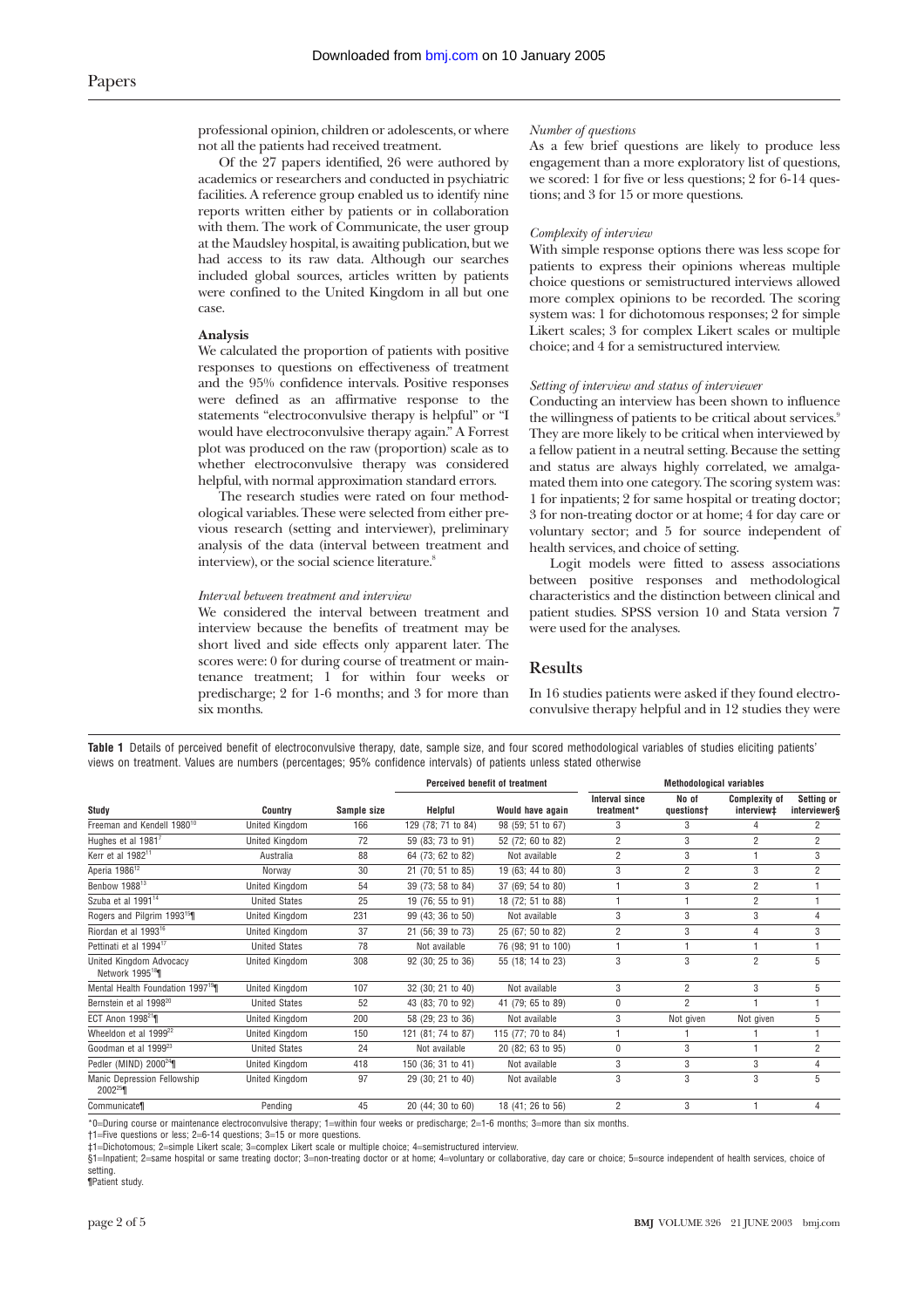asked if they would have the treatment again (table 1). The level of positive responses varied widely between studies (tests for heterogeneity:  $\chi^2$ =370, P < 0.001, for treatment helpful,  $\chi^2$ =256, P < 0.001 for would have treatment again). The Forrest plot for "helpful" shows that the patient led and collaborative studies report the lowest levels of positive responses; there was, however, an overlap in the confidence intervals (figure and table 1).

A funnel plot showed no evidence of publication bias among the clinical studies. No systematic relation was found between perceived benefit and the country, or region of the United Kingdom, where the research was undertaken.

# **Methodological variables**

The number of questions, complexity of the interviews, and the interval before interview were intercorrelated (between number of questions and both the other two variables r=0.54, between interval and complexity r=0.75). The clinical studies tended to use fewer questions, less complex schedules, and a shorter interval, although the difference in complexity was not significant (see table 1).

Studies where the interviews were conducted soon after treatment, in hospital settings, by the treating doctor, were more likely to report positive views of electroconvulsive therapy (table 2). Studies with low complexity schedules, few questions, and a short interval were also associated with high perceived benefit. In the case of treatment considered helpful there was a clear hierarchy in setting, as coded from studies of inpatients (coded 1) to studies based in the community (coded 5).

When the analyses were repeated for the clinical studies alone, the effects were in the same direction and of a similar magnitude. Because of reduced sample sizes, fewer associations were significant. Within clinical studies, the number of questions remained significantly associated with treatment considered helpful, and complexity and interval were associated with whether the patient would have treatment again. In multivariate models, only setting remained significant.

# **Persistent memory loss**

Of the 35 studies, 20 considered memory loss as a consequence of electroconvulsive therapy. Thirteen were excluded because data were not given or the interval between treatment and questions about memory loss was less than six months. In four of the remaining studies, respondents were asked specifically whether they had experienced persistent or permanent memory



Proportions of patients who would find electroconvulsive therapy helpful, by study. Lines indicate approximate 95% confidence intervals; size of box indicates precision. \*Patient study

**Table 3** Numbers (percentages) of patients reporting memory loss, by study

|                                                    | <b>Memory loss</b> |                   |  |  |  |
|----------------------------------------------------|--------------------|-------------------|--|--|--|
| Study                                              | Strict definition* | Loose definitiont |  |  |  |
| Freeman and Kendell 1980 <sup>10</sup>             | 48/166 (29)        | 131/166 (79)      |  |  |  |
| Kerr et al 1982 <sup>11</sup>                      | 26/88 (30)         |                   |  |  |  |
| Pedler (MIND) $2000^{24}$ ‡                        | 176/418 (42)       |                   |  |  |  |
| Squire and Slater 1983 <sup>26</sup>               | 17/31 (55)         |                   |  |  |  |
| Pettinati et al 1994 <sup>17</sup>                 |                    | 40/78 (51)        |  |  |  |
| Communicate‡                                       |                    | 23/45 (52)        |  |  |  |
| United Kingdom Advocacy Group 1995 <sup>18</sup> ‡ |                    | 225/308 (73)      |  |  |  |
|                                                    |                    |                   |  |  |  |

\*Persistent or permanent memory loss.

†Any memory loss reported. ‡Patient study.

loss, and in four studies any reported memory problem was sought (one study reported on both; table 3).

The rate of reported persistent memory loss varied between 29% and 55%, but, unlike levels of perceived benefit, the rate did not seem to depend on whether studies were clinical or patient based, with relatively high levels being reported by both types of study.

# **Discussion**

The methods used to elicit patients' views on electroconvulsive therapy influence the reporting of perceived benefit and willingness to repeat treatment. Variation in levels of perceived benefit was also related to the source of the research. Patient led studies reported lower rates of perceived benefit than clinical studies. This might be attributed to a selection bias,

**Table 2** Associations between positive responses and methodological variables of patients' responses to electroconvulsive therapy. Values are odds ratios (95% confidence intervals) unless stated otherwise

| Study characteristic                                 | Treatment helpful (n=16) | P value | Would have treatment again $(n=12)$ | P value |  |
|------------------------------------------------------|--------------------------|---------|-------------------------------------|---------|--|
| Schedule*:                                           |                          |         |                                     |         |  |
| Interval between treatment and interview (scale 0-3) | 0.542 (0.491 to 0.597)   | < 0.001 | 0.482 (0.422 to 0.551)              | < 0.001 |  |
| Complexity of interview (scale 1-4)                  | 0.804 (0.733 to 0.880)   | < 0.001 | 0.918 (0.815 to 1.035)              | 0.161   |  |
| No of questions (scale 1-3)                          | 0.353 (0.288 to 0.433)   | < 0.001 | 0.508 (0.432 to 0.597)              | < 0.001 |  |
| Setting†:                                            |                          |         |                                     |         |  |
| Same hospital or treating doctor                     | 0.861 (0.592 to 1.253)   | 0.435   | 0.727 (0.529 to 1.017)              | 0.063   |  |
| Non-treating doctor or some at home                  | 0.311 (0.154 to 0.629)   | < 0.001 | 0.863 (0.419 to 1.773)              | 0.688   |  |
| Collaborative                                        | 0.198 (0.137 to 0.285)   | < 0.001 | 0.276 (0.146 to 0.530)              | < 0.001 |  |
| Patient led                                          | 0.124 (0.092 to 0.169)   | < 0.001 | 0.090 (0.063 to 0.129)              | < 0.001 |  |
|                                                      |                          |         |                                     |         |  |

\*Per unit increase in scale.

†Compared with inpatient.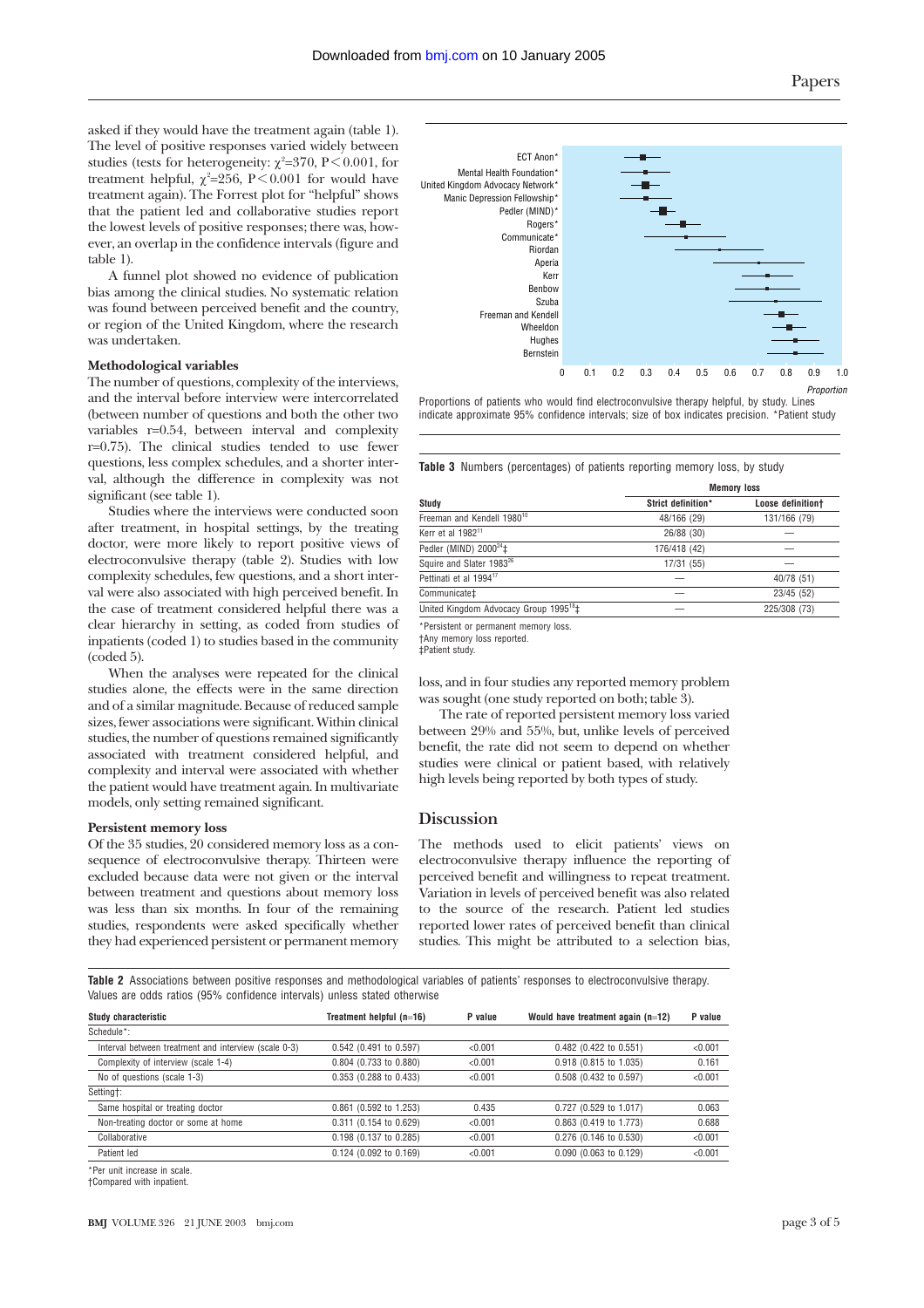with patient studies only selecting people who were antagonistic to treatment. The study by Communicate, the user group at the Maudsley Hospital, is, however, a prospective one, where the interview schedule was clearly stated to come from a patient group. This study still reports lower rates of satisfaction than any of the clinical studies, indicating that even with a prospective design, patient led or collaborative research finds lower rates of satisfaction with treatment. Our findings suggest the difference may be attributed to a tendency for clinical studies to take place soon after treatment, to use medical assessors in clinical settings, and to use brief questionnaires with low complexity for responses.

Qualitative data collected as part of a wider review supports the above conclusions but show, in addition, how patients' views on electroconvulsive therapy are often complex. These data illuminate the way in which patients make decisions about electroconvulsive therapy by weighing the risks and benefits of treatment. Most of the studies we reviewed used simple response categories that did not allow this complex trade-off and other attitudes to be described. One hypothesis is that many patients are not simply for or against the treatment or even are neutral about it. The concept of satisfaction and its measurement are also subject to these criticisms of oversimplification. Future research should include qualitative measures with representative samples of patients who have received electroconvulsive therapy.

Electroconvulsive therapy is a complex intervention comprising many stages and the involvement of many staff. Patients may have varying views about these different stages. As the literature we reviewed relied on global ratings, however, it was not possible to investigate each stage independently. The exception was the information and consent stage, which will be reported later.

#### **Memory loss**

Although the studies did not use consistent definitions or standardised ratings for memory loss, levels were between 29% and 79%. The levels were not determined by whether studies were clinician led or patient led, but the two types of study did differ in their analyses and interpretation of findings. Patient led research typically presents numerical results and illustrates these with quotations to show what the data mean in terms of patients' lives, whereas clinical researchers tend to undertake further statistical analysis of the data, sometimes ignoring the original data. For example, one study asked participants to assess the statement that "electroconvulsive therapy permanently wipes out large parts of memory."11 The study then reported that people who had never received treatment were more likely to endorse this statement than those who had received it. It did not, however, comment on the finding that one third of those who had received treatment agreed with the strongly worded statement.

Another study controlled for depression in the analyses and found that memory loss continued to be significant.<sup>27</sup> Nonetheless, the authors concluded that long term memory loss was an important problem for only a small group of people and were doubtful about the causative role of electroconvulsive therapy.

The findings relate to the experience of persistent memory loss. Routine neuropsychological tests have

#### **What is already known on this topic**

Around 11 000 people receive electroconvulsive therapy in England annually

Controversy exists as to whether treatment is beneficial and whether patients are satisfied with it

Patients' views have never been systematically reviewed

# **What this study adds**

At least one third of patients report significant memory loss after treatment

Routine neuropsychological tests to assess memory do not address the types of memory loss reported by patients

Reported patient satisfaction with electroconvulsive therapy depends on the methods used to elicit a response

been used in studies of electroconvulsive therapy to establish objective measures of memory loss and concluded that there was no evidence of persistent memory loss. It would seem that these are the studies on which the Royal College of Psychiatrists based its findings. The studies, however, typically measure the ability to form new memories after treatment (anterograde memory). Reports by patients of memory loss are of the erasing of autobiographical memories or retrograde amnesia. Thus the risks reported by patients do not appear in clinical assessments.

#### **Controversy between medical opinion and patient organisations**

We found possible sources of controversy between professional bodies and some patients and patient organisations. The levels of perceived benefit differed between patient led and clinician led studies because different methods were used and because in many cases these methods did not allow an adequate description of the complexity of subjective experience. Even where findings, such as persistent memory loss, did not differ between patient led and clinician led studies, the interpretations may have differed radically. It is therefore not surprising that disputes can arise between professionals and patients and that organisations should emerge that provide support and a forum for those who feel their treatment has not been beneficial.

#### **Conclusion**

Although clinical trials concluded that electroconvulsive therapy is an effective treatment,<sup>6</sup> measures of efficacy did not take into account all the factors that may lead patients to perceive it as beneficial or otherwise. Studies of treatment are needed that are able to investigate a range of outcomes valued by patients. Important among these are factors that impact on effectiveness and satisfaction. Also important is loss of autobiographical memory, which is widely described but insufficiently systematically investigated.

Contributors: All authors contributed to the design of the study and the interpretation of the findings and were involved in writing the paper. The data were collected by DR and PF and